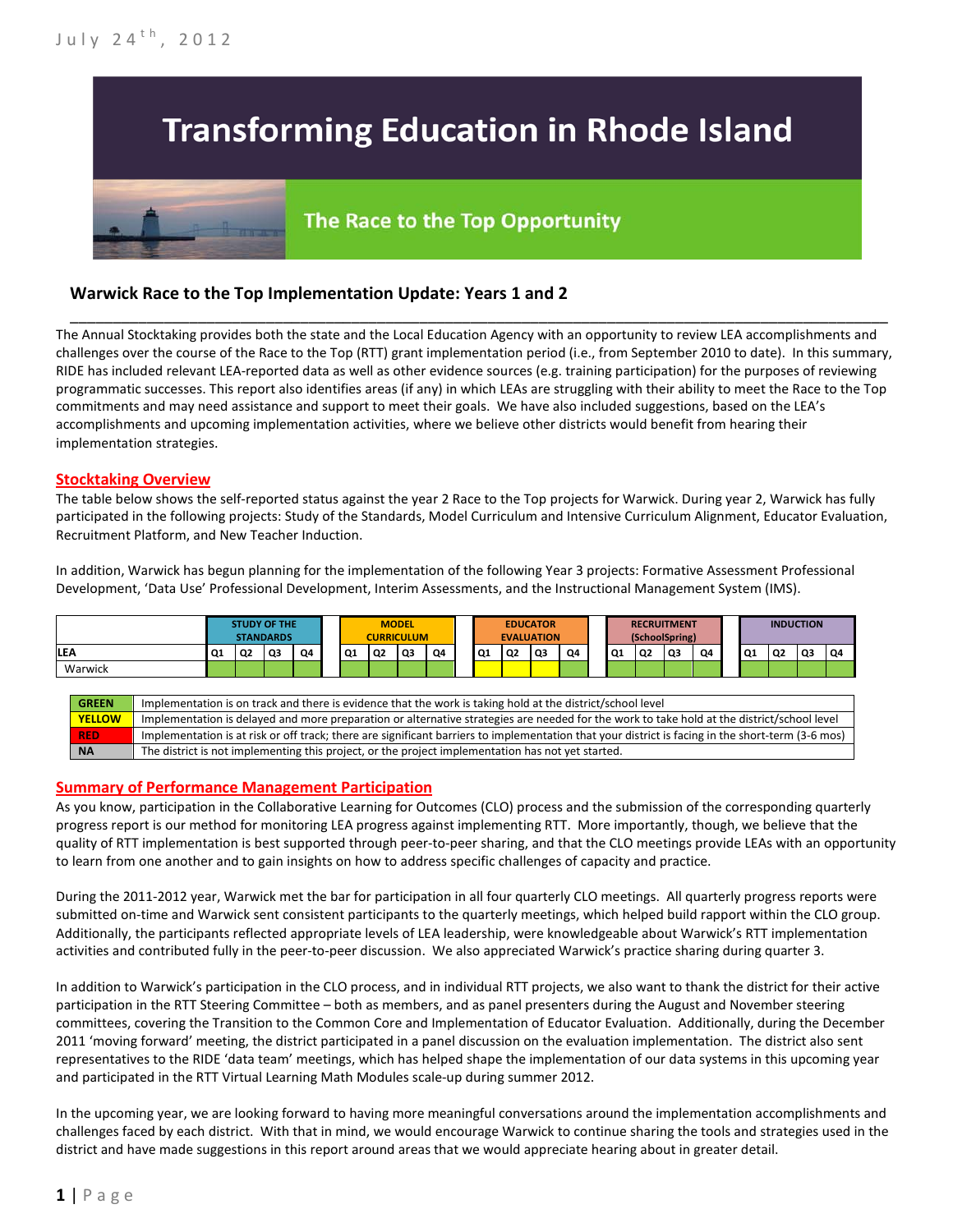#### **System of Support 1: Standards and Curriculum**

As of July 2012, Warwick is on-track against the System of Support 1 year 1 and year 2 commitments and tasks for Race to the Top, reflected in the tables below. Based on the quarterly progress reports submitted by Warwick, we have assessed the district as 'on track', 'delayed' or 'off track/at risk' on each task utilizing the criteria described on page 1 of this report.

| <b>Study of the Standards</b>                                   | Year 1:<br>SY10-11 | Year 2:<br>SY11-12 |  |
|-----------------------------------------------------------------|--------------------|--------------------|--|
| Identify educators to participate in the Study of the Standards | $X^*$              |                    |  |
| Specify names and invite participants                           |                    |                    |  |
| Coordinate schedule with RIDE for all participants              | $\mathbf{\Lambda}$ | ∧                  |  |
| Complete planned educator training                              | $\mathbf{\Lambda}$ | ∧                  |  |

*\*Please note: the 'x' in the above table represents the anticipated completion timeline set by RIDE, not when the district completed the task.*

| Intensive Curriculum Alignment and Model Curriculum Development                                                                                                                                                                                           |   |   | Year 2:<br>SY11-12 |
|-----------------------------------------------------------------------------------------------------------------------------------------------------------------------------------------------------------------------------------------------------------|---|---|--------------------|
| Develop and communicate a multi-year Transition Plan for the Common Core State Standards implementation, including clear<br>expectations for school level transition benchmarks and a plan for developing a curriculum aligned to the CCSS in grades K-12 |   |   | χ                  |
| Identify opportunities for educators to work collaboratively to deepen understanding of CCSS (e.g. Common Planning Time, grade<br>level team, department meetings, faculty meetings)                                                                      |   | ⋏ | χ                  |
| Conduct analyses of each core curricula to ensure that each is aligned to standards, guaranteed and viable                                                                                                                                                | X |   |                    |
| Identify which, if any, curriculum development is needed as well as the method by which curriculum will be developed (i.e. Model<br>Curriculum with the Charles A. Dana Center, through an LEA cohort, or individually)                                   |   |   |                    |
| Create implementation plan, including the identification of aligned resources, to support roll out of new curricula                                                                                                                                       |   | x | χ                  |
| Develop curriculum aligned to the Common Core State Standards, including participation in Dana Center curriculum writing and<br>leadership sessions (if applicable)                                                                                       |   | x | χ                  |

Warwick distributed the Standards guidebooks to all teachers in August 2011. As noted in Warwick's quarterly progress reports, the district exceeded their RTT goals (i.e., 491, or 85% of core educators in the district) for attending the Study of the Standards trainings. In addition, all principals participated in the trainings as part of the Dana Center leadership training for model curriculum development.

To encourage teacher engagement in the transition to the common core state standards (CCSS), Warwick sent a memo detailing the purpose of the Study of the Standards training and how it fits into their work. This connection was further reinforced by RIDE facilitators at the Study of the Standards training, and as principals began to roll out the educator evaluation process. Feedback from the sessions informed district next steps. Additionally, the district has attended supplemental professional development geared towards increasing readiness to transition through focusing on text complexity, developing text-dependent questions, and deepening understanding of the mathematics standards.

Warwick has made significant progress against implementing a guaranteed and viable curriculum aligned to the new common core state standards. During the 2011-2012 school year, Warwick worked with several other districts and the Dana Center to create a K-12 mathematics model curriculum. In their quarterly progress reports, Warwick indicated that educators had begun working in grade-level teams to identify math resources to support the new curriculum. Warwick has confirmed participation in the Dana Center-led work to develop a K-12 ELA model curriculum. This work begins in the 2013-2014 school year and concludes in June 2015.

We want to commend Warwick on their collaboration (both in-district and cross-district) around resources and strategies that will deepen educator understanding of the new Common Core State Standards and accelerate the implementation of the new standards at the classroom level. Warwick has, on several occasions, shared their progress and approach with other stakeholders; we believe that the sharing of those practices will accelerate the transition to the common core for all districts involved in this important work.

In their quarterly progress reports, Warwick noted that they have encountered the following challenges around this work:

- Contractual implications on the length, and therefore the pace, of professional development sessions
- Time during school hours to conduct professional development and/or collaboration around curriculum
- Initiatives take teachers out of the classroom, which may lead to lack of support considering the evaluation implications next year
- Pace of curriculum development along with other initiatives taken on by the district

We hope that you will take the opportunity to share the curriculum materials you are developing with your fellow CLO colleagues during upcoming meetings, or with all districts through the Instructional Improvement System (IMS). We look forward to hearing about your progress working collaboratively with the other districts, and on new in-district initiatives, as well as the successes and challenges you encountered along the way, as you (and all districts) begin planning for next steps following the common core state standards alignment.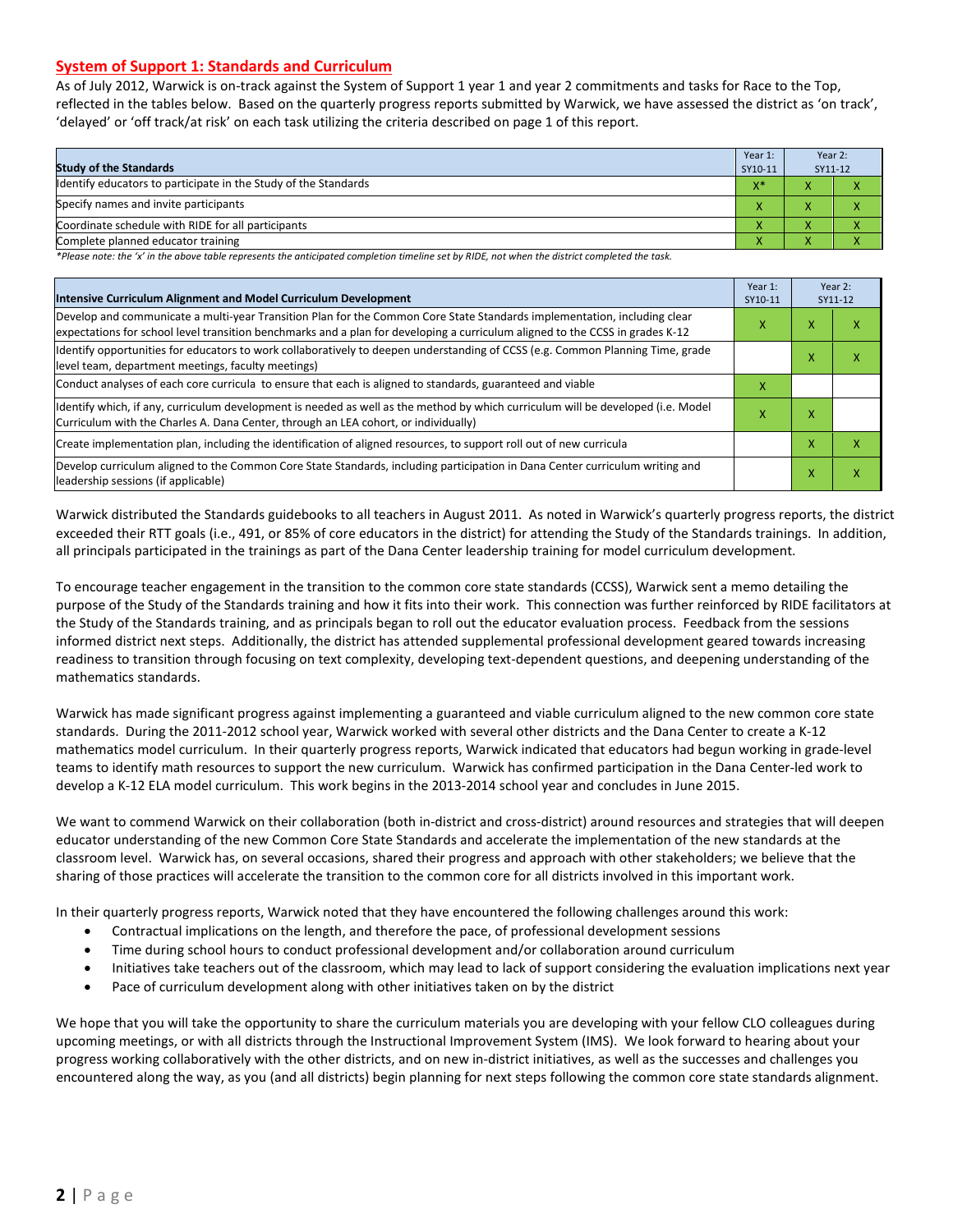#### **System of Support 2: Instructional Improvement Systems**

As of July 2012, Warwick is on-track against the System of Supports 2 year 1 and 2 commitments and tasks for Race to the Top. Thus far, Warwick has reported that they intend to partially implement the Formative Assessment online professional development modules, Interim Assessments and 'Data Use' professional development series in fall 2012.

Thus far, the district has registered to attend the Formative Assessment PD facilitator orientation sessions taking place in August 2012. Additionally, Warwick has also registered for training on the Instructional Management System (IMS) Primary (Pinnacle) and RtI (Exceed) platforms, as well as for Administrator training. RIDE anticipates that the district may choose to also register for training on the administration and scoring of the Interim Assessments, which will also take place in summer 2012.

The district has confirmed that they plan to engage a portion of their schools in 'Data Use' professional development starting in August 2012 and running through the remaining school year, and have submitted the names of their School Data Leadership Teams to RIDE and confirmed logistics for the initial sessions.

RIDE wants to thank Warwick for their participation in the 'data use' focus groups, which helped shape the RIDE's content development and implementation planning for that project. The district's participation in the RIDE data team meetings also helped shape this work.

In the upcoming CLO sessions, we look forward to hearing about the successes and challenges that Warwick has encountered while implementing these systems, as well as the district's progress around building teacher engagement in the various IMS tools and resources. Additionally, for those participating in the 'Data Use' professional development, we would be interested in hearing some of the strategies that Warwick has learned around deepening collaboration around data and using data to change instructional outcomes.

| <b>Formative Assessment Online Professional Development Modules</b>                                                                                                                                      | Year 1:<br>SY10-11 | Year 2:<br>SY11-12 |
|----------------------------------------------------------------------------------------------------------------------------------------------------------------------------------------------------------|--------------------|--------------------|
| Create multivear plan for implementation of formative assessment PD modules, including the process and timelines by which all<br>educators will participate in the formative assessment training modules |                    | ⋏                  |
| ldentify facilitators who will support the implementation of formative assessment practices in daily instruction                                                                                         |                    |                    |

| <b>Instructional Management System (IMS)</b>                                                                                                                                                                                           |                                               |   | Year 2:<br>SY11-12 |
|----------------------------------------------------------------------------------------------------------------------------------------------------------------------------------------------------------------------------------------|-----------------------------------------------|---|--------------------|
| Designate an LEA data steward to support decision making around data collections and systems implementation and to provide input<br>and feedback on data initiatives through designated representatives                                | Identify<br><b>LEA Data</b><br><b>Steward</b> | x | χ                  |
| Maintain data quality standards of local student information systems and upload local assessment data and program information as<br>required by RIDE in a timely manner                                                                | x                                             | x | χ                  |
| Review the RIDE IMS Training Plan and develop a multivear training and implementation plan to provide all educators with access<br>and training on the system                                                                          |                                               |   | χ                  |
| Based on IMS Training Plan guidance, register and attend training for Administrative Users (i.e. users who will maintain and configure<br>both the Primary IMS and RtI Module) and LEA Trainers (i.e. staff to be trained as trainers) |                                               |   | χ                  |
| Following RIDE training, LEA Administrative Users and LEA Trainers configure the IMS for educator use and to provide end users with<br>access and training needed to utilize the IMS for daily activities                              |                                               |   | x                  |

| 'Data Use' Professional Development                                                                                                                                                                                                                                                     | Year 1:<br>SY10-11 |  | Year 2:<br>SY11-12 |
|-----------------------------------------------------------------------------------------------------------------------------------------------------------------------------------------------------------------------------------------------------------------------------------------|--------------------|--|--------------------|
| Complete a needs assessment survey indicating the use of and collaboration around data within schools and across the LEA                                                                                                                                                                |                    |  | ⋏                  |
| Based on RIDE implementation plan, determine the timing (i.e. Year 1, Year 2, or staggered across Year 1 and Year 2) of LEA<br>participation in 'Data Use' Professional Development and provide RIDE with the schools that will participate in Year 1 and/or Year 2<br>training cohorts |                    |  | x                  |
| In coordination with RIDE, select 'Data Use' training dates for each cohort of schools, as applicable                                                                                                                                                                                   |                    |  | Year 1             |
| Identify and provide RIDE with the leadership team members from each school who will participate in the Year 1 and/or Year 2<br>training cohorts, as applicable                                                                                                                         |                    |  | Year 1             |

*\* Please note that, for this project, 'year 1' refers to cohort 1 taking place during the 2012-2013 school year, and 'year 2' refers to cohort 2 taking place during the 2013-2014 school year.*

| <b>Interim Assessments</b>                                                                                                                                                              | Year 1:<br>SY10-11 | Year 2:<br>SY11-12 |
|-----------------------------------------------------------------------------------------------------------------------------------------------------------------------------------------|--------------------|--------------------|
| Identify method by which all educators will have access to interim assessments                                                                                                          |                    |                    |
| Develop timeline for training of all educators in the use of interim assessments utilizing train-the-trainer model                                                                      |                    |                    |
| Develop protocols or expectations regarding the use of interim assessment to inform instruction including timelines for<br>administration and process for scoring and reporting results |                    |                    |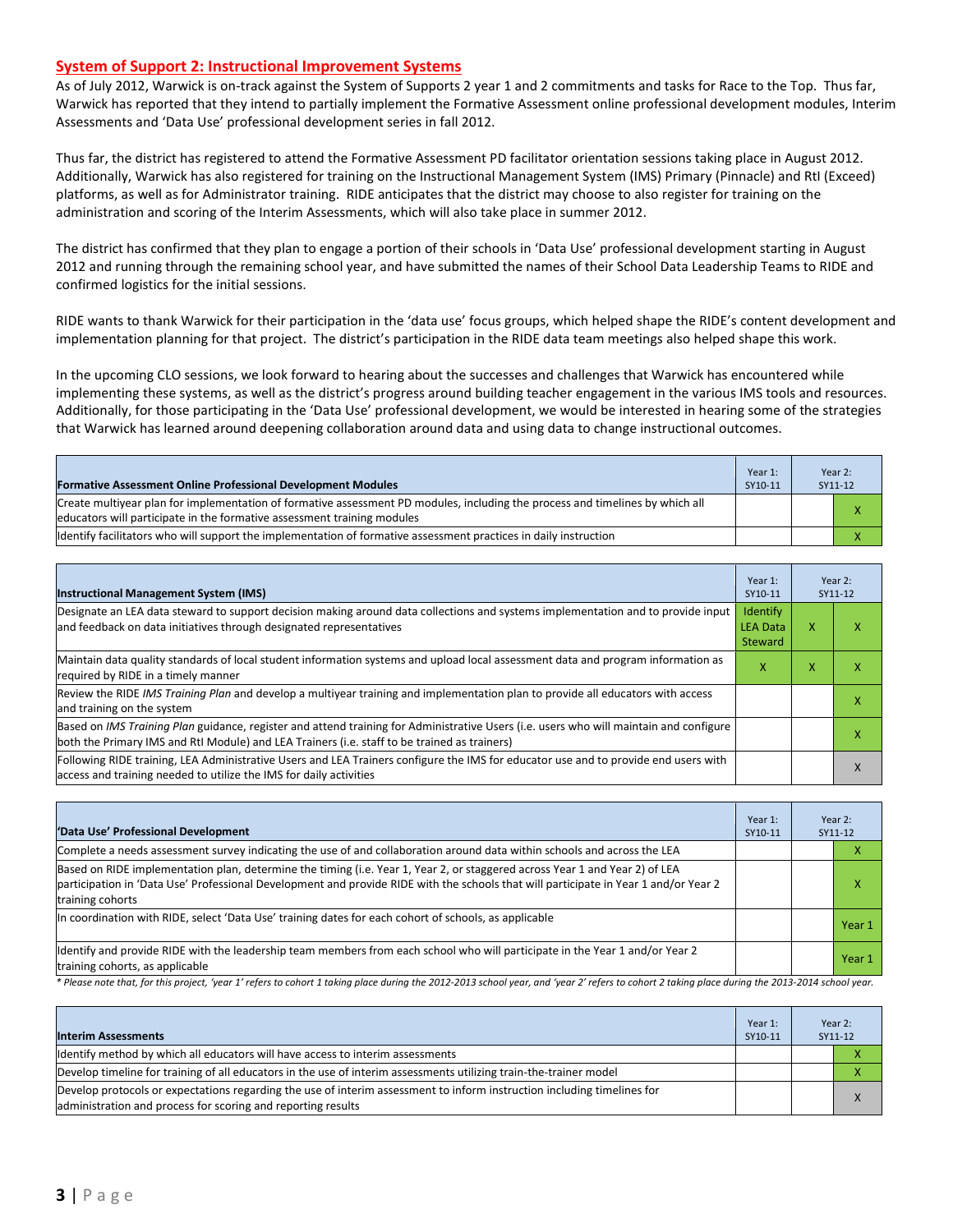#### **System of Support 3: Educator Effectiveness**

As of July 2012, Warwick is on-track against the System of Support 3 year 1 and 2 commitments and tasks for Race to the Top.

| <b>Educator Evaluation</b>                                                                                                                                                                            |   |   | Year 2:<br>SY11-12 |
|-------------------------------------------------------------------------------------------------------------------------------------------------------------------------------------------------------|---|---|--------------------|
| Participate in educator evaluation model design, development and refinement feedback opportunities.                                                                                                   |   | X | x                  |
| Identify District Evaluation Committee members, responsible for monitoring the implementation of the system and providing<br>recommendations to LEA leadership teams.                                 |   |   | χ                  |
| Participate in field testing to support RI Model development                                                                                                                                          | x |   |                    |
| Identify individuals who will serve as primary and, if applicable, secondary/complementary evaluators                                                                                                 | x |   | x                  |
| Send all required evaluators to RIDE-provided evaluator training on model; Send evaluators and system administrators to training on<br>the Educator Performance Support System (EPSS) data system     | X | X | χ                  |
| Examine LEA Policies and Contracts for Challenges; where applicable, consider memorandums of understanding or contract renewal<br>language which will support district implementation of evaluations. | X | X | x                  |
| Create a plan for the appropriate use of funds to support implementation of educator evaluation system.                                                                                               |   |   | x                  |
| Complete required RI Model components of educators and building administrator evaluations.                                                                                                            |   |   | X                  |
| Submit evaluation data and documentation (e.g. component and summative level ratings, verified rosters); provide other requested<br>information to support RIDE research and system improvement.      |   |   | χ                  |

As an early adopter district, Warwick was an invaluable partner and advocate for the Rhode Island Model for teacher and building administrator evaluations. The district has completed full implementation of all Edition I components of the evaluation process and submitted summative ratings to RIDE for all teachers and building administrators.

To support teacher understanding of the evaluation process, Warwick created a steering committee as well as a District Evaluation Committee (comprised of teachers, support personnel, principals, central office staff, and union reps), both of which met monthly to oversee and reflect upon the RI Model and implementation efforts. Additionally, the district held training sessions on the various model components. This was supplemented by weekly updates sent via email updating both teachers and administrators on the process. At the start of the school year, Warwick held drop-in sessions before, during, and after school hours to provide assistance to teachers as they developed their Student Learning Objectives (SLO). The district also created structures to provide teachers with the opportunity to provide feedback on specific parts of the evaluation process (e.g., focus groups). The District Evaluation Committee, which met regularly throughout the year, compiled the feedback they had received to help support and inform changes to the Rhode Island model.

Warwick attended all evaluation training modules offered by RIDE during the 2011-2012 school year. Currently, participants from the district are registered for the upcoming summer training. We want to remind the district that all personnel responsible for evaluating teachers and building administrators must attend Academy training during summer 2012, as well as two half-days of additional professional development taking place over the 2012-2013 school year and online observation practice; personnel responsible for evaluating both teachers and building administrators (e.g., a principal who evaluates teachers and an assistant principal) are only required to attend the *Academy for Personnel Evaluating Teachers*.

In their quarterly progress report, Warwick noted that they have encountered the following challenges around this work:

- Deepening teacher understanding of the evaluation system with limited/voluntary professional development time
- Contractual limitations on teachers meetings, which led to alternate planning structure for trainings
- Ability of building administrators to finish all short observations by the end of the year

RIDE has appreciated Warwick's collaboration and thought partnership around the development and refinement of educator evaluation processes. Through their participation advisory committees, RIDE has received valuable feedback on model refinement and the cyclical evaluation process. We hope that this additional level of participation has been as beneficial to the district as it has been to RIDE.

RIDE appreciates that, during the quarter 3 CLO meeting, Warwick shared the structures and processes they put in place to support the evaluation process. As an early-adopter district, Warwick was able to convey some of the accomplishments and challenges they had encountered during the past year. We hope that Warwick continues to share the strategies and resources they are using to support their evaluation process during the upcoming CLO meetings.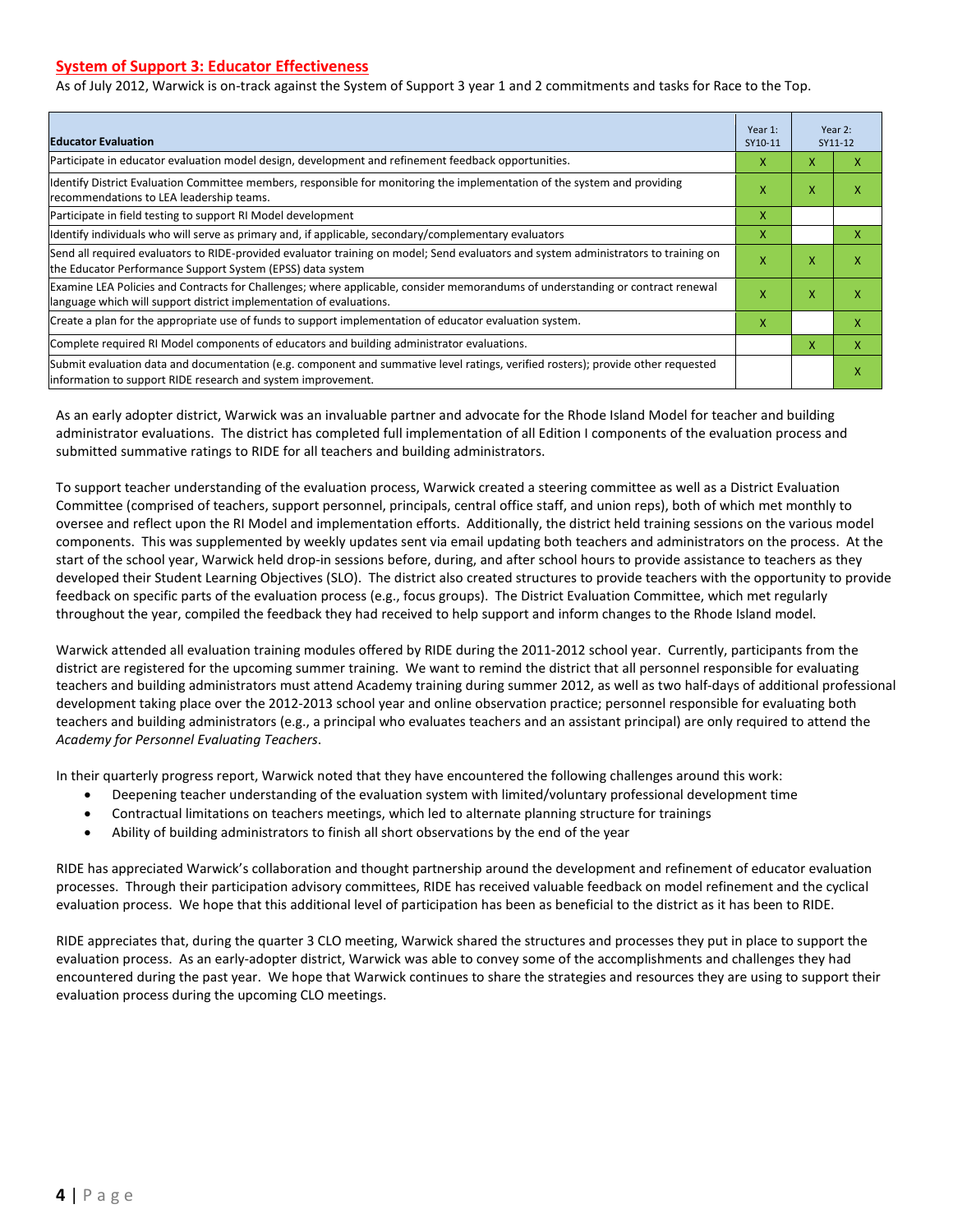#### **System of Support 4: Human Capital Development**

As of July 2012, Warwick is on-track against the System of Support 4 year 1 and 2 commitments and tasks for Race to the Top.

| <b>Recruitment (SchoolSpring)</b>                                                            | Year 1:<br>SY10-11 | Year 2:<br>SY11-12 |
|----------------------------------------------------------------------------------------------|--------------------|--------------------|
| Provide RIDE with feedback on the desired functionality of a state-wide recruitment platform |                    |                    |
| Attend orientation sessions with selected vendor and train relevant personnel as needed      |                    |                    |
| [Post open positions using the state-wide Recruitment Platform (SchoolSpring)                |                    |                    |

| <b>Beginning Teacher Induction</b>                                                                                                                                            | Year 1:<br>SY10-11 |                           | Year 2:<br>SY11-12 |
|-------------------------------------------------------------------------------------------------------------------------------------------------------------------------------|--------------------|---------------------------|--------------------|
| Provide RIDE with feedback around the proposed design of the Induction Coach program                                                                                          |                    |                           |                    |
| If applicable, recommend potential Induction Coaches to RIDE                                                                                                                  | x                  |                           |                    |
| Review and revise hiring policies, timelines and processes in order to support appropriate and timely projections for anticipated hires<br>requiring induction coach services | л                  |                           | χ                  |
| Provide RIDE with list of beginning teachers who will receive Induction Coach support in a timely manner in order to ensure that all<br>beginning teachers have coaching      |                    |                           | ⋏                  |
| Participate in RIDE-provided information opportunities in order to learn about induction coach program                                                                        | x                  | $\mathbf{v}$<br>$\lambda$ | x                  |

In preparation for the 2012-2013 school year, Warwick began utilizing the SchoolSpring recruitment platform, in addition to advertising on the school district's website, in the newspaper and at job fairs, for recruit for open positions.

During the 2011-2012 school year, Warwick had 29 beginning teachers which were supported by RIDE induction coaches. This was supplemented by the district's local mentoring program and, as noted in the quarterly progress updates, Warwick had a successful experience with the combination of these resources. They also spent time during the past year educating principals on their role, relative to the role of an Induction Coach, in supporting beginning teacher development.

Warwick did not note any challenges around this work.

In the upcoming CLO sessions, RIDE looks forward to engaging in a deeper conversation around the revisions that Warwick and other LEAs have made to their hiring policies, timelines and processes in order to support broader human capital initiatives including recruitment of highly qualified and diverse candidates and providing data-driven induction support to beginning teachers.